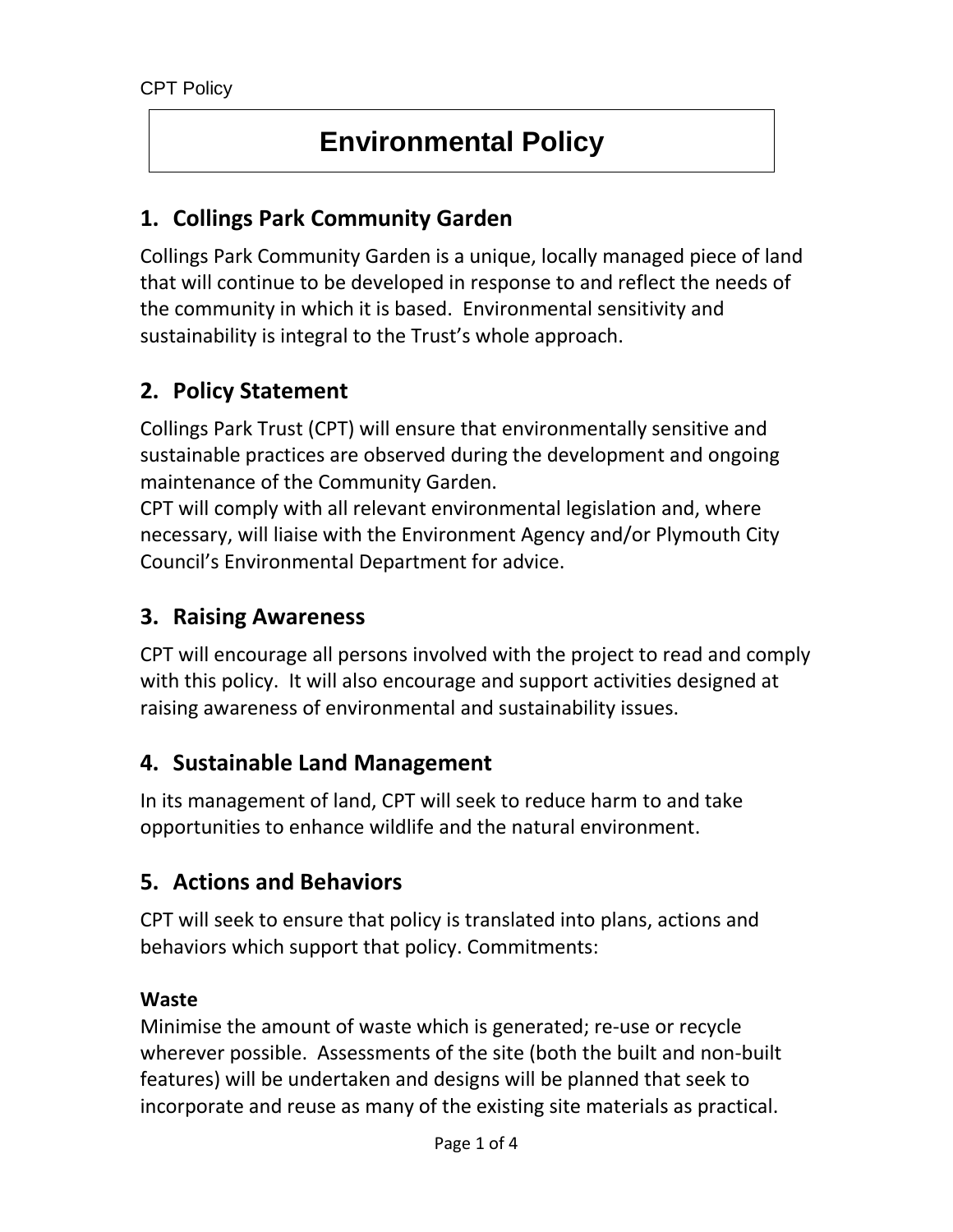### CPT Policy

Existing on-site elements or those salvaged from off-site, such as structures, and other landscape materials, will be considered for reuse first before purchasing new materials. Reducing the consumption of materials is the preferred method of materials management, which will reduce the requirement for new materials and prevent the generation of waste.

### **Work towards zero net waste**

We will continue to source options to reduce waste throughout the life of the project, by mulching and composting landscape trimmings.

# **Use plant trimmings as compost to nourish soils**

Reduce waste during site maintenance by utilizing vegetation trimmings for compost and mulch. This will reduce the requirement for fertilizers by supplying nutrients in a slow-release manner. It will also capture rainwater onsite, decrease runoff, and provide increased soil moisture. The use of peat-based compost will be avoided.

# **Preserve and improve the health of the soil**

Retain topsoil, prevent erosion and sedimentation, minimise grading and take protective measures to prevent or minimise the compaction of soil. Restore soil function in areas of previously disturbed soils to rebuild their ability to support healthy plants, biological communities, and water storage and infiltration. Manage organic matter levels, and the balance of soil organisms in existing soils.

# **Protect and use existing vegetation and species**

Before any major work is carried out ensure that an Environmental Impact Assessment is undertaken by suitable qualified person/persons in order to identify any protected species and the habitats of animal species. In the event of protected species being identified, ensure that appropriate action is taken to minimise disruption to those species or, if necessary, relocate those species to an appropriate alternative environment.

# **Use of Non Toxic Pesticides and alternative approaches to pest control**

Select planting which attract insects (for example alyssum, yarrow, dill and fennel), that will in turn feed on unwanted pests. Use of nets for protection if appropriate. By rotating annual flowers and plants where appropriate to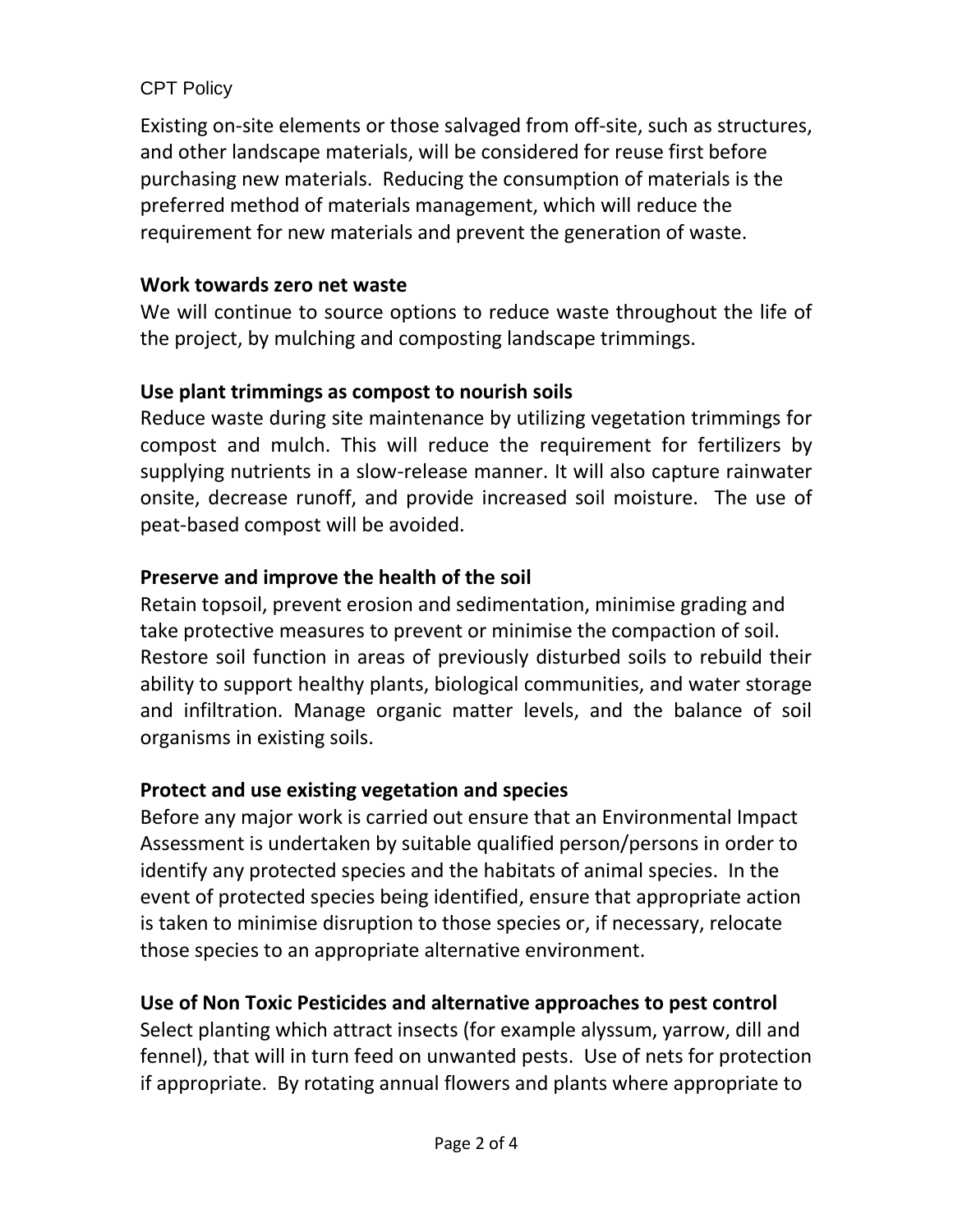### CPT Policy

make it more difficult for pests to become established. Ensuring plants are effectively pruned, removing dead wood.

Should alternative measures for pest control fail, then botanicals which are natural rather than synthesized will be used, to minimise contamination to soil, ecosystems, and park users, consumers of vegetable produce.

#### **Use vegetation that promotes a community identity and a sense of place**

Use appropriate plants adapted to site conditions, local area, climate, and design, to support biodiversity, reduce insecticide use, and conserve water.

### **Manage landscapes effectively to reduce potential damage**

Control and remove any invasive species to limit damage to local ecosystems.

### **Manage water on site**

The garden will be designed to capture rainwater runoff by reducing impervious surfaces, and harvesting rainwater, which will be used for irrigation. Where possible, plants will be grouped together with those of similar water needs to maximise irrigation efficiency.

### **Purchase local and sustainably-produced plants and materials**

Research options for plants and materials before purchasing. Selecting plants and products from companies that are striving to use sustainable practices will help to reduce any negative effects on the environment. By endeavoring to select local materials that require reduced energy for production, and transportation, the emission of greenhouse gasses can be decreased.

### **Reduce urban heat island effect**

Use vegetation and consider the use of reflective materials to reduce the effects on microclimate and on human and wildlife habitat.